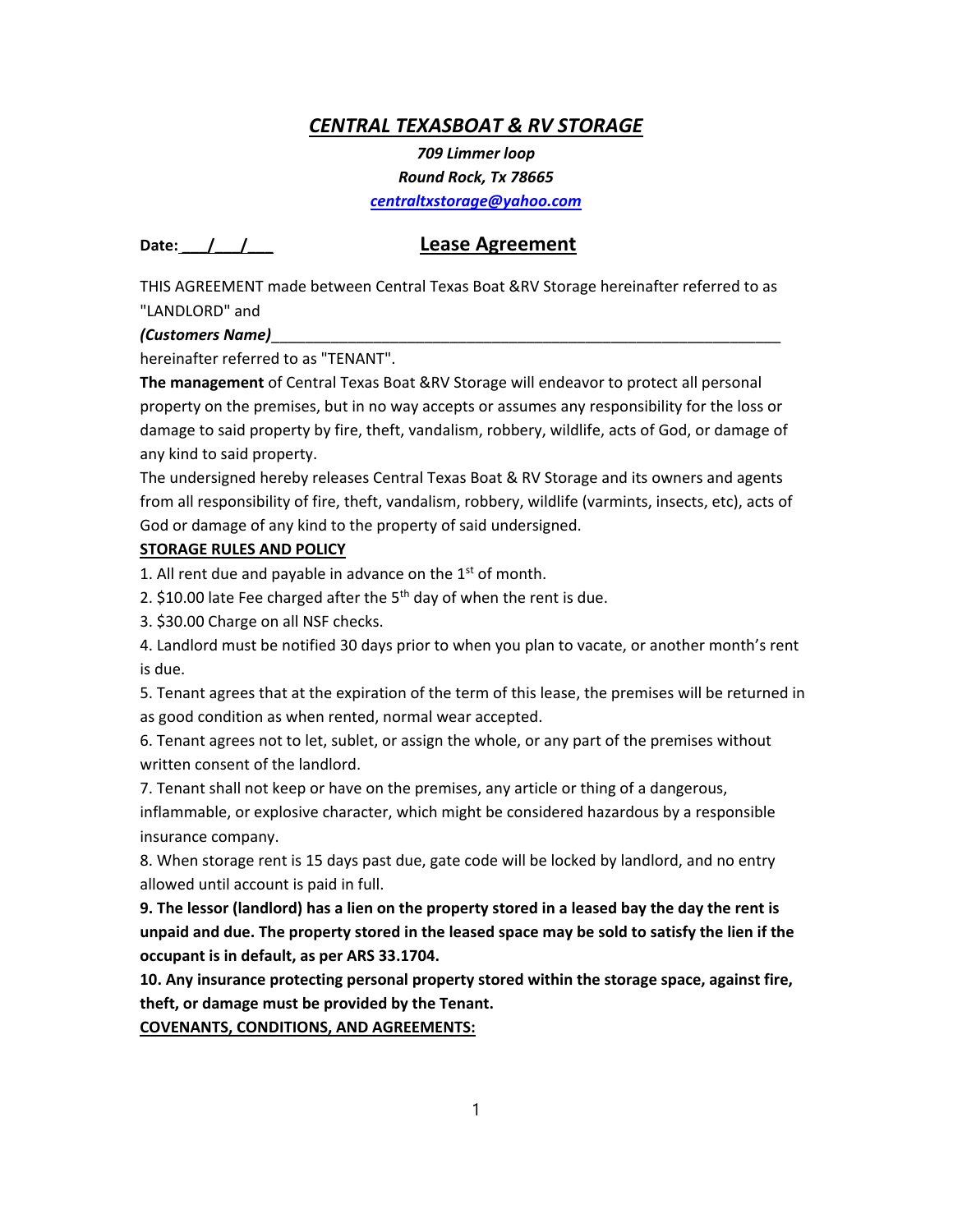As a further consideration for the use and occupancy of said premises the parties hereby agree to faithfully keep and be bound by the following **covenants, conditions, and agreements**,

The premises are to be kept in a clean and sanitary condition by Tenant and all debris or other garbage which may accumulate thereon during the term are to be removed, and, in case of failure to remove the same, Landlord may collect as rent due and in arrears double the cost of removal.

Any other service for the use of the Tenant furnished by any Public Service Company during the said term shall not be used unless approved in writing by Landlord and the cost of same shall be paid for by Tenant, unless otherwise provided herein, or the same may be collected by Landlord as rent due and in arrears. No Tailgating or other parties is permitted.

No items or articles will be stored inside the unit space leased to Tenant that is not agreed to by Landlord. Flammable liquids and used tires may not be stored around space.

Alcoholic beverages or illegal drugs may not be consumed on the premises. No person under the influence of alcohol or illegal drugs is permitted on the property. No parties, living on premises.

No unlawful business shall at any time be carried on upon or from said premises.

Landlord expressly reserves the right to enter upon the premises at reasonable times for the purpose of making necessary inspection, repairs, or to show the same to prospective purchasers or lessees, and may display "For Rent" or "For Sale" cards thereon.

It is further agreed that if Tenant shall become insolvent, make an assignment for the benefit of creditors, commit any act of bankruptcy, file a voluntary petition in bankruptcy, or if any judgment shall be entered or an involuntary petition in bankruptcy filed against Tenant, all the rent reserved for the full term of this lease shall become due and collectible immediately by distress or otherwise.

It is further agreed that the terms and conditions of this Lease Agreement is shall in no way be changed or altered, except by a writing signed by all of the parties hereto; and if the said Tenant cancels lease, Landlord has the right to reinstate lease if Tenant left in good standing and wishes to come back to facility. at the option of the Landlord such holding over may be held and deemed a renewal of this Agreement and is the same as though a new Agreement of leasing, identical with this, had been executed and delivered by the said parties.

Landlord has the right cancel lease for any reasons Customer will be asked to leave. Also